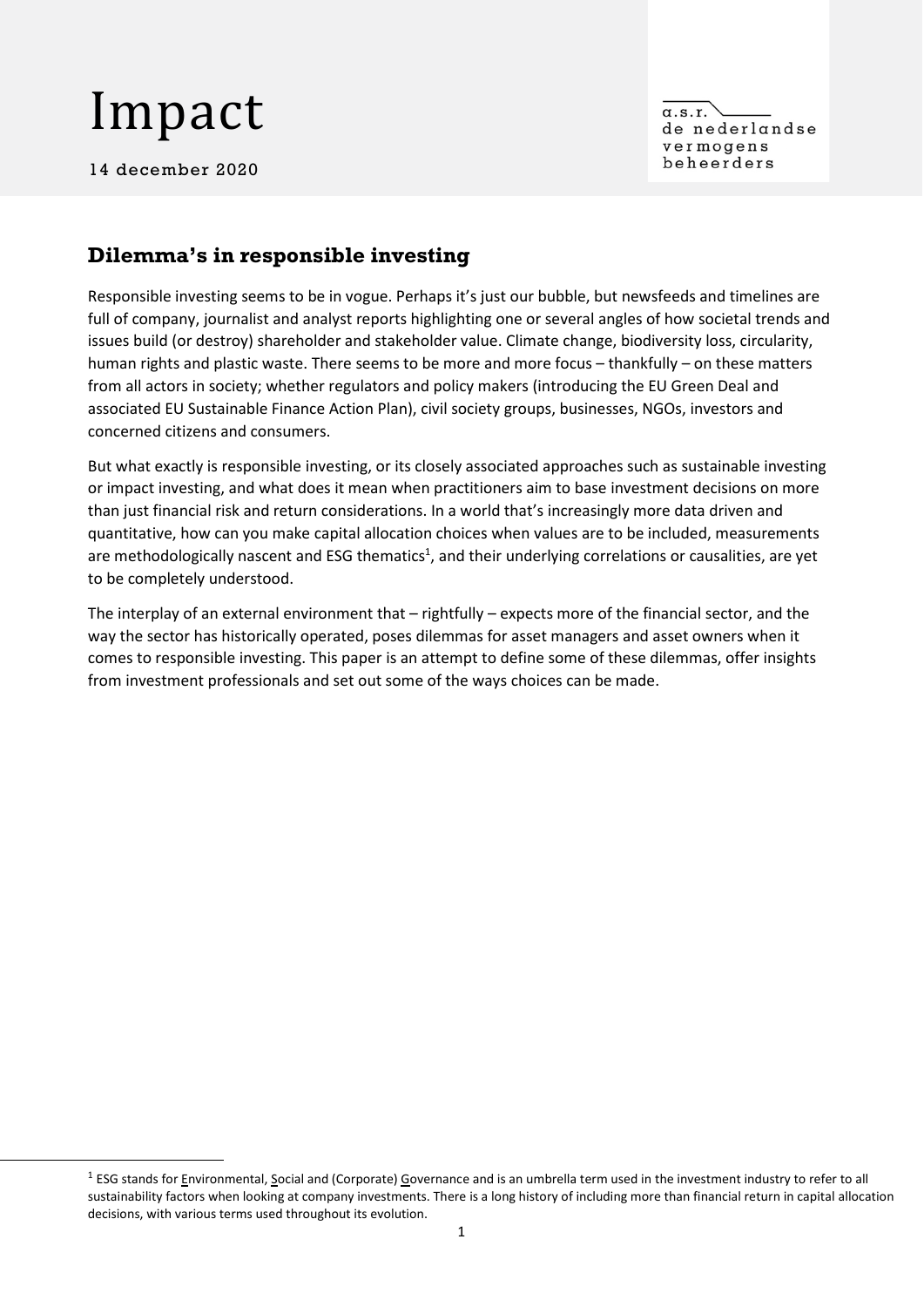14 december 2020

 $\alpha$ .s.r. de nederlandse vermogens beheerders

#### **Starting at first principles**

At a.s.r. asset management we invest all assets according to the principles and rules set out within our Socially Responsible Investment (SRI) policy. This document contains the guardrails in between which portfolio managers can make their decisions when it comes to choosing the securities we hold, whether it's listed or private equity, listed or private corporate debt, or sovereign bonds. It describes the evolution of our thinking and the way we try to operationalize our approach in the investment process through various tools such as screening, engagement, exclusions or targets. It defines our investable universe and portfolio construction.

However, the pace of change in the real economy is unprecedented. There are many studies and

observations describing rapid technological development, socio-economic trends, a Fourth Industrial Revolution or the compounding effects of globalization and knowledge transfer. To stay on top of current and emerging salient issues that might affect company performance or influence stakeholder expectations is practically infeasible when knowledge doubles every 12 months<sup>2</sup>. Even when basing investment decisions within a theoretical framework, such as the Planetary Boundaries model, the Doughnut Economics model, or the Sustainable Development Goals framework, trade-offs and choices are inevitable. Moreover, this growing complexity can come at the expense of focusing on the G of ESG, which can leave space for those with the intent to wilfully deceive and defraud investors and customers<sup>3</sup>.

It is therefore important to choose and prioritize thematic areas where you can create the largest positive impact or reduce negative impact, when keeping in mind the boundaries of capabilities of Take a cornerstone of our worldview: weapons. Since its first iteration in 2007, our policy has always been 'no involvement in weapons'. That means no offensive weapons, no defensive weapons and no dual-use products that could be used against humans, not even key parts that are needed in the production of weapons. We have continuously excluded large weapons manufacturers, but also companies that sell weapons for recreational use. No weapons means no weapons. But fast forward to 2020 and the definition of weapons has evolved, alongside company transparency and the capacity of analytics to capture the nuances within disclosure.

Is a manufacturer of a supercomputer now a weapons manufacturer, when that product is used for testing sophisticated delivery systems? But the twin of that product is used for Covid-19 vaccine development? And how do you classify that manufacturer when the development of supercomputers is dwarfed by its development of renewable energy solutions?

The choice is often binary – invest or don't invest.

your organization. Something you might have to embrace the trade-off and use data to avoid binary choices where possible.

a.s.r. is a Dutch insurance company and while we are a global investor, the money we are entrusted with to invest on behalf of our clients is predominantly Euro-denominated and set aside for the long term to cover our clients' financial position and insurance claims. Our strategic asset allocation and investable universe reflects this. We cannot be all things to all people.

<sup>&</sup>lt;sup>2</sup> According to the Knowledge Doubling Curve theory we should quickly come to a point where knowledge doubles every 12 hours

<sup>&</sup>lt;sup>3</sup> See the Steinhoff accounting scandal in 2017 or the more recent situation with Wirecard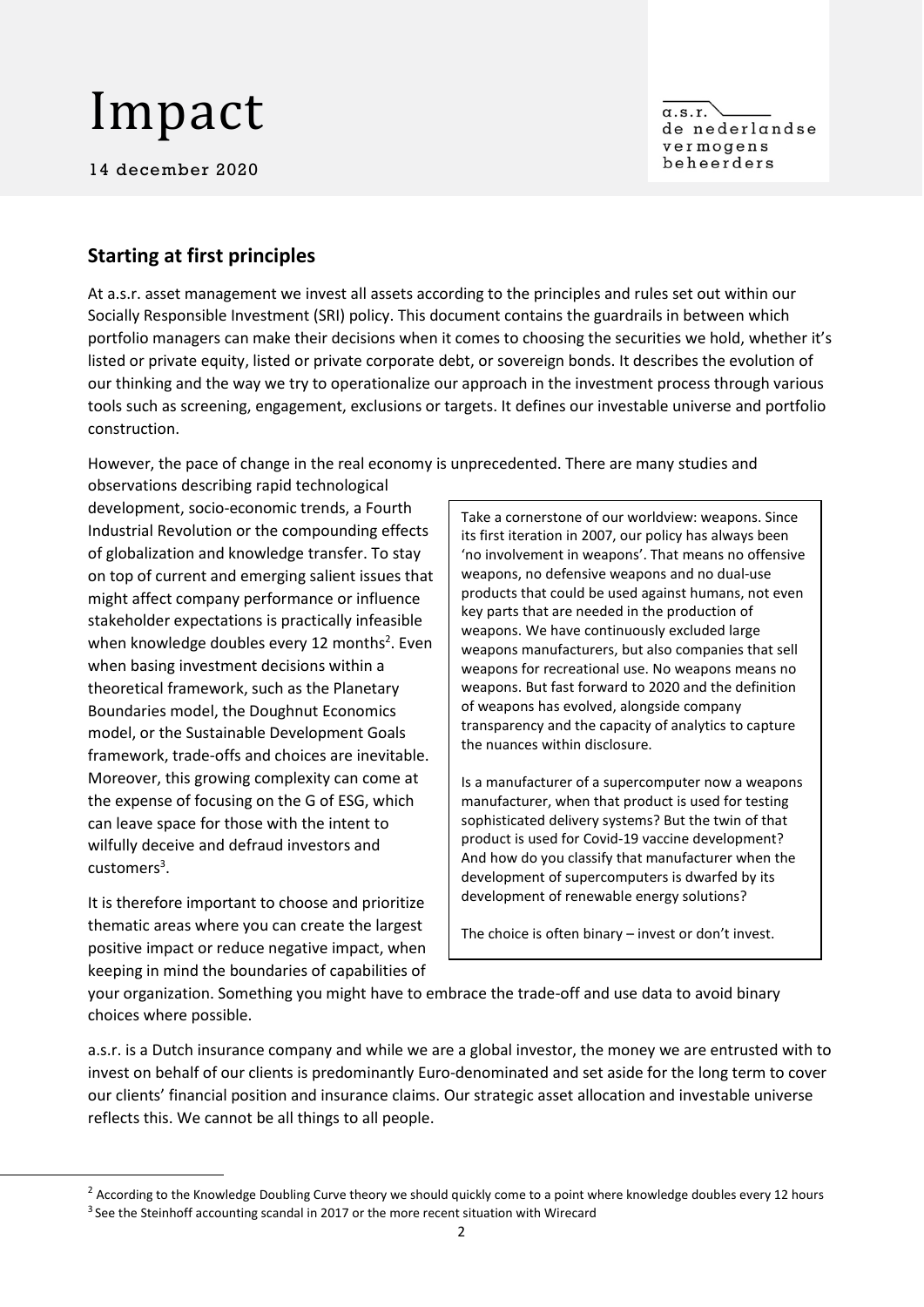14 december 2020

#### $\alpha$ .s.r. de nederlandse vermogens beheerders

#### **Making strategic choices**

The principle of maintaining focus applies to both the financial and the 'non-financial' side of investing.

There are seventeen Sustainable Development Goals, with 169 targets underneath them. There are nine (or ten) boundaries identified within the Planetary Boundaries concept, and there are an additional thirteen social boundaries identified through the complementary Doughnut model. Focusing on all potential impact areas becomes practically unfeasible and would dilute the effort.

Instead, we have chosen three thematic areas that fit our business and our operating environment, and we aim to align our investment approach as much as possible to these areas. These are:

- Climate change and energy transition
- Vitality and (sustainable) employability
- Financial self-reliance and inclusiveness

This does not mean we do not consider other topics within our investment process. Far from it as we have recently demonstrated by signing and committing to the Finance for Biodiversity Pledge<sup>4</sup>.

One of our thematic focus areas is *climate change and the energy transition*, and we seek a positive role through our investments whether through exclusions, screening or engagement on the public side, or direct finance through the private markets.

One critical component of the energy transition is battery storage and the electrification of transport. Various critical raw materials are needed, in large quantities, to support this shift in production. Materials such as cobalt and lithium are often found in places (or under the control of regimes) where human rights, labour rights and environmental protection are not fully respected or enforced.

Is a leading manufacturer of electric vehicles creating more problems in its upstream supply chain than it seeks to solve downstream? Or should it deserve some leeway for pioneering a new industry that could enforce better standards to its suppliers and deliver net positive benefits in the long term?

There is a minimum bar, which we believe is already quite high, and which we keep raising. And we believe – where there is an absence of proactive betterment within the sector – this low bar is being raised for us as well. Legislation such as the *Principle adverse impacts statement* as part of the EU Sustainable Finance Disclosure Regulation (SFDR) as well as the *Do No Significant Harm* (DNSH) criteria as part of the EU Taxonomy for Sustainable Activities will raise the measurement and disclosure requirements for the broad agenda of ESG topics<sup>5</sup>.

As such, making a strategic choice where to focus – while not ignoring compliancedriven transparency – should create more



| $110$ wears<br>麻醉精                   | $2 \frac{7180}{4000000}$ | GOOD HEALTH<br>ű<br>AND WELL-BEING                    | EQUALITY<br>A                              | EDUALITY<br>5<br>≘                          | <b>CLEAN WATER</b><br>6<br>AND SANTAFTE              |
|--------------------------------------|--------------------------|-------------------------------------------------------|--------------------------------------------|---------------------------------------------|------------------------------------------------------|
| <b>ATOGARIAE</b><br><b>GLASSINGS</b> | <b>8 DECENT WORK AND</b> | <b>NEUSTRY ROUNDER</b><br><b>9 MILITARY PROVATION</b> | <b>10 HOUGH</b><br>=>                      | SUSTAINABLE CITIES<br><b>11 ARCOMMUNITY</b> | <b>BIPDISCO</b><br><b>CONSIDERED</b><br>AND PRODUCTS |
| <b>13 PMW</b>                        | 14 HE                    | <b>15 Without</b>                                     | <b>JISTICE</b><br>16<br><b>ASTITUTIONS</b> | 17 PARTNERSHIPS                             | <b>STAINAB</b><br><b>EVELOPME</b><br><b>GOAL</b>     |

<sup>4</sup> <https://www.asrnl.com/news-and-press/news/ook-asr-staat-op-tegen-natuurverlies>

<sup>5</sup> Both reporting obligations include a long list of indicators – the draft Delegated Act under the SFDR has a table of 50 separate indicators – ranging from carbon emissions and intensity, biodiversity impacts, gender pay gap, human rights policies and other entity- and product-level requirements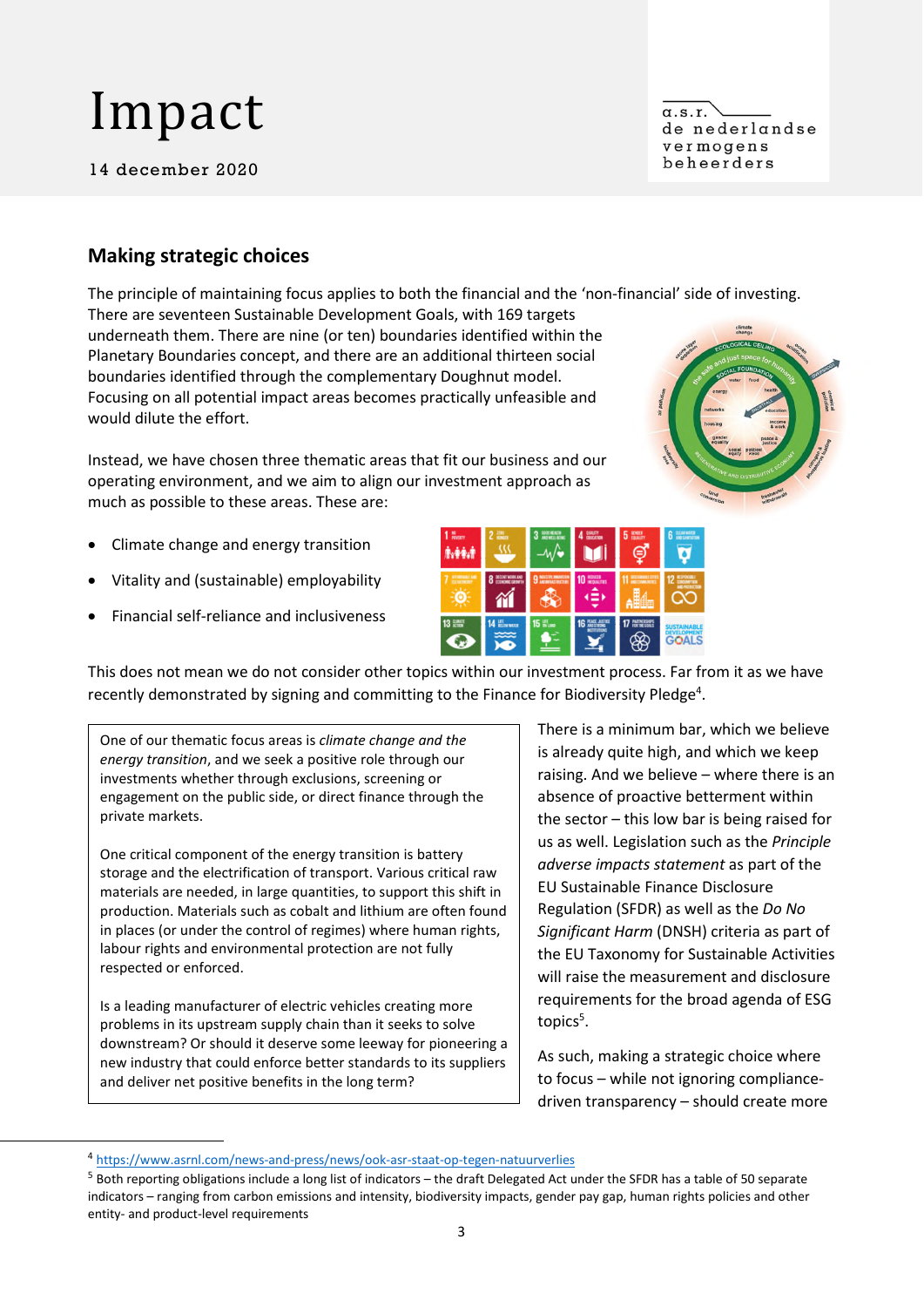14 december 2020

 $\alpha$ .s.r. de nederlandse vermogens beheerders

choice for clients, deeper and more meaningful impact in the real economy, and less confusion in investment committees and teams.

#### **The importance of data**

However, underpinning everything discussed thus far is data. Without data no insights are generated and ESG cannot be included, in any real meaningful, comparable and systematic sense, into investment decision making.

For public companies, there exist various disclosure requirements depending on the company's home country or share listing(s). Companies are required to measure, manage and disclose a variety of sustainability risks and impacts, ranging from greenhouse gas emissions to remuneration policies and gender diversity.

For an institutional investor with a large portfolio in listed equities and bonds, covering hundreds or even

thousands of companies, it becomes impractical to mine individual company reports and publications in search of these data points. Commercial ESG data providers are therefore often used to source, aggregate, analyse and provide this type of data to investors, often using slightly different methodologies or approaches<sup>6</sup>.

This has in turn given rise to other proprietary models developed by some of the larger global asset managers, combining fundamental company research with a combination of 'feeds', in an attempt to generate the most valuable ESG insights and analysis (either to minimize credit risk or select the best quality companies to invest in).

Independent assurance on company reporting, or certification, can also help in this quest for quality Some dilemmas are a result of the way the financial system itself functions.

While we aim to assess risk, return *and* impact in all our investment decisions, is it in the best risk and return interests of our customers to completely exclude all fossil fuels in 2020, or build down over time towards 2050?

Given that if we limit our investable universe further, by tightening our exclusions (an act of active management) we create more tracking error against a benchmark. On the flipside, by making an early decision on this sunset sector we can indirectly promote the energy transition. It remains a balance.

insights. But the ideal would be to take data collection out of the realm of self-reporting completely, and make it forward looking instead of compliance driven and ex-post. Think here of satellite imagery to assess emissions, track deforestation rates or pollution patterns. But also using scientific or crowd-sourced analysis and Artificial Intelligence to complement fundamental company research.

Investments are driven by expectations of future earnings, not past performance. This opens the door to innovation, and that's the topic of our next white paper on impact measurement. Watch this space.

<sup>6</sup> A recent paper found low levels of correlation between the large ESG data providers, compared to their credit rating cousins. *Aggregate Confusion: The Divergence of ESG Ratings* [https://papers.ssrn.com/sol3/papers.cfm?abstract\\_id=3438533](https://papers.ssrn.com/sol3/papers.cfm?abstract_id=3438533)